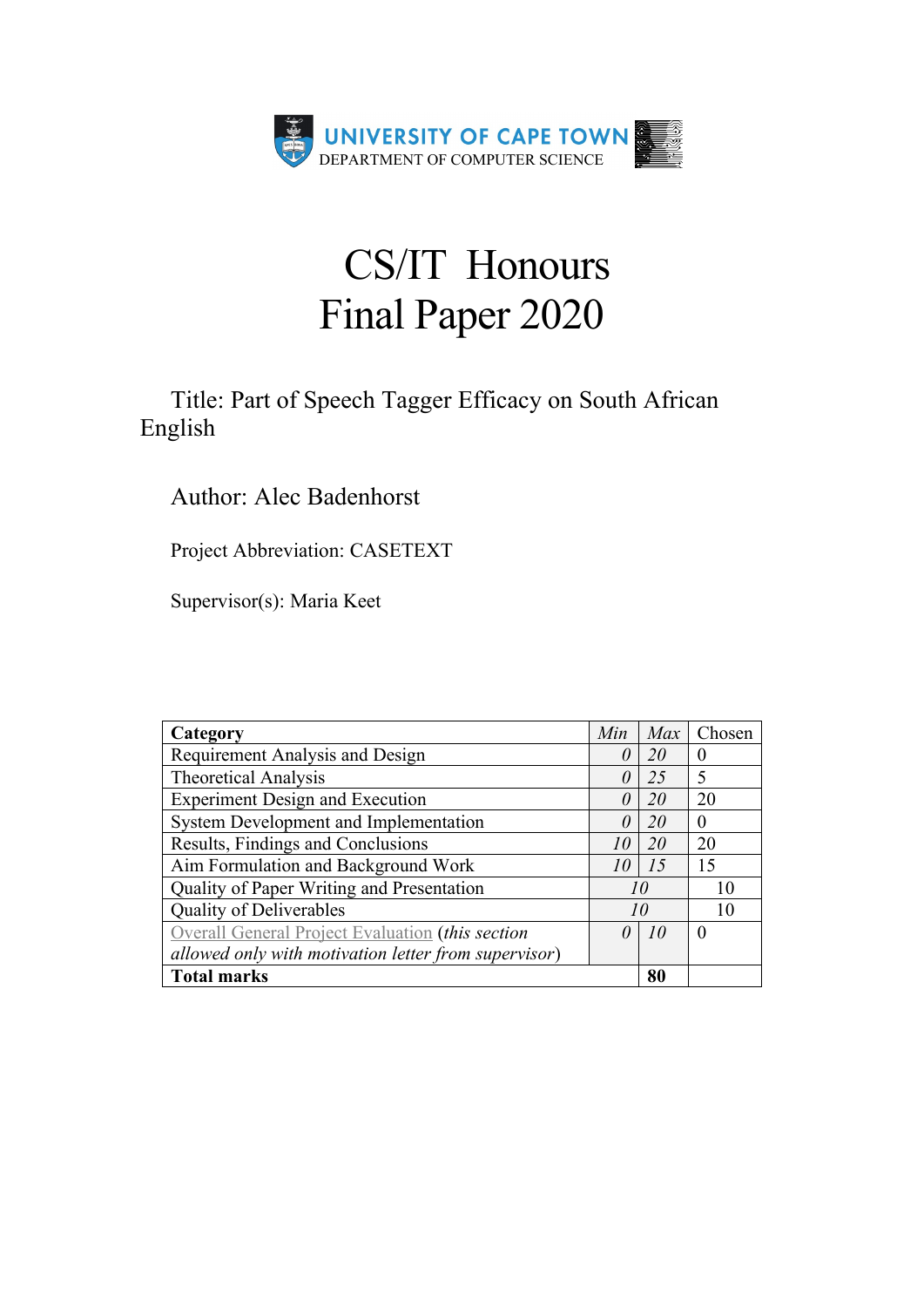## **Part of Speech tagger efficacy on South African English**

Alec Badenhorst

bdnale004@myuct.ac.za University of Cape Town Rondebosch, South Africa

#### **ABSTRACT**

Part-of-speech tagging is a fundemental part of natural language processing that forms the basis of a lot of research and processing in the field. It is a mature sub-field of natural language processing that has reached near-perfect levels of accuracies for English Kupiec[[12](#page-5-0)] and Jianchao [\[8\]](#page-5-0). The research in the field was focussed on American and/or British English. We wish to conduct this research with a focus on South Africa and the English that has developed there through decades of assimilating loan words from other language found in the southern regions of Africa. To this end our researched focussed on tagging articles, blogs and novels produced in South Africa to test how domains affected the accuracies of existing taggers. We found that taggers trained on British or American English are able to tag South African Enlish with nearly the same accuracy as the English variants they were trained on.

#### **KEYWORDS**

Part-of-speech, natural language processing

#### **1 INTRODUCTION**

Part-of-speech tagging is a field with much research behind it. Kupiec [\[12\]](#page-5-0) and Jianchao[[8](#page-5-0)] found accuracies of up to 97%. Research in natural language processing that is centered around South African English is uncommon, and among those few reference the accuracy of part-of-speech tagging. Schlünz, Dlamini, and Kruger[[19\]](#page-5-0) cites an accuracy of 96.58% for English extracted from the government domain using the HunPos part-of-speech tagger. Even though they reference part-of-speech tagging accuracy, we have no comprehensive study on different types of taggers and their accuracy with regards to South African English and how domain affects these accuracies. Because South African English has different usages for words that already exist (ont top of loan words), the accuracies acheived by them could be due to the fact that taggers are more accurate with regards to government domain texts, as opposed to more informal communications, such as Twitter, Facebook, WhatsAPP, or blogs.

We wish to investigate how accurate existing taggers are in this paper, and take a look at how domain may affect accuracy. Regions containing multiple languages exhibits the use of loan words, adoptions and assimilations of terms and possible also grammar adjustments. South Africa is a country with a rich diversity of languages and thus South African English is a prime language to undergo such changes.

Using four different taggers, we wish to investigate how well they perform in tagging South African English.

We will investigate several questions: How accurate are modern part-of-speech taggers when tagging South African English when compared to other English variants?

South African English has taken many loan words from lnaguage in South Africa and it's surrounding countries. Some of these language differ greatly from English and are no germanic languages in nature. So our first hypothesis is as follows:

1. *Part-of-speech taggers will not perform as well on South African English as on other English variants*.

How does the domain of text affect part-of-speech taggers' accuracies?

The domain of the text greatly affects the register used in the text, as well as the language used. Legal (and other formal) documents use more standard language, while a sports article might use less formal language and more slang. Our hypothesis here is that

#### 2. *taggers will performance measurably better when the register of the text is more formal*.

Does the type of tagger used affect the accuracy of tagging? By this we mean that if the tagger is a rule-based tagger as opposed to a stochastic tagger, would that affect the results? If the tagger uses some sort of look-ahead to gain some contextual knowledge of words, would the accuracy be improved?

3. *Context sensitive taggers will be more accurate in tagging words as opposed to taggers that do not use the surrounding*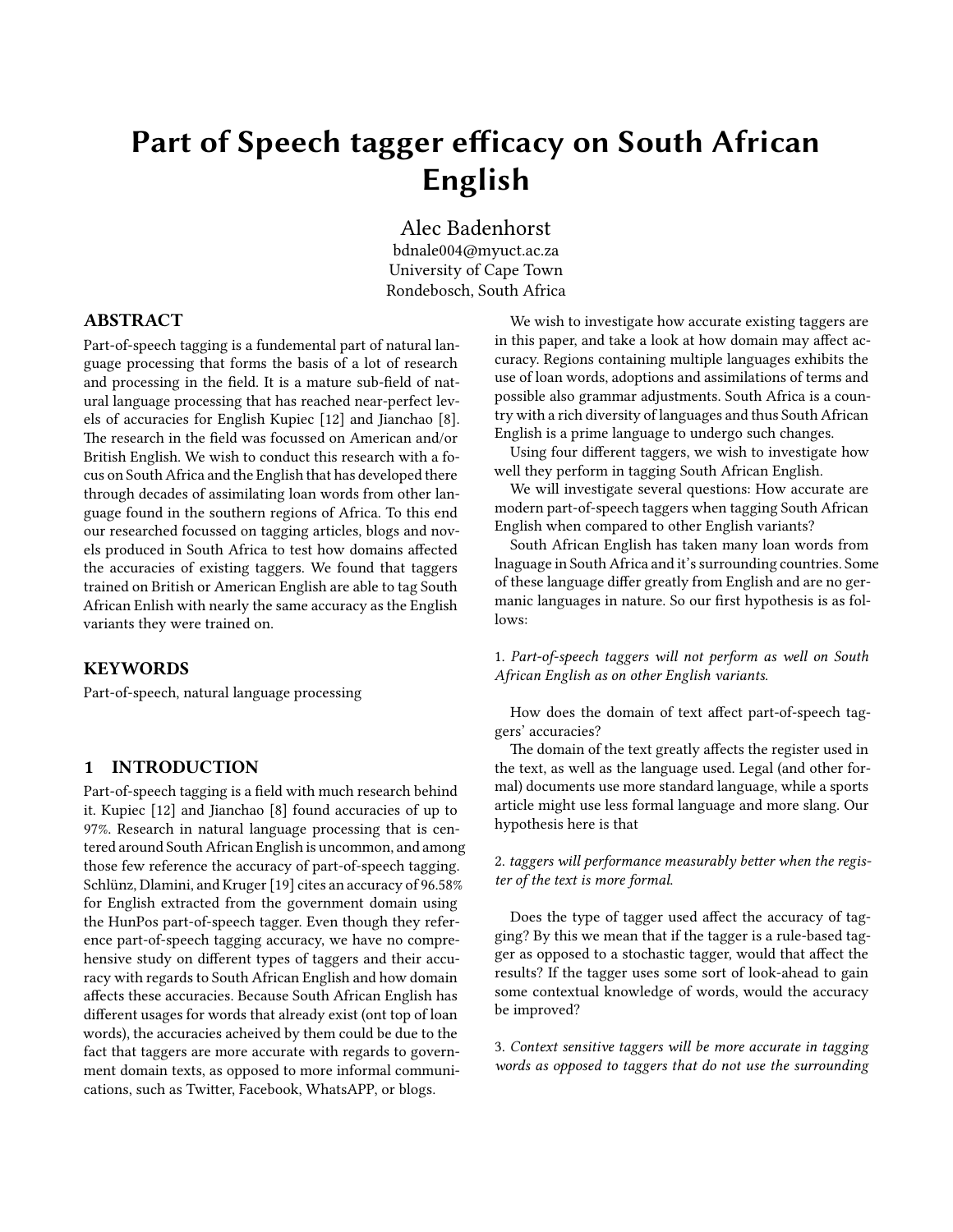#### *context.*

For our testing we settled on four part-of-speech taggers. They were selected due to either being developed taggers or being easy to access and use. The four taggers we are using are HunPos [\[7\]](#page-5-0), Stanford[[22](#page-5-0)] Part of Speech Tagger, NLTK (Averaged Perceptron tagger) Project [\[17](#page-5-0)], and TreeTagger [\[23\]](#page-6-0).

#### **2 RELATED WORK**

Not much work in part-of-speech tagging centric to South African English has been done before, so a broader overview of part of speech tagging will be given after the discussion of South African natural language processing works.

#### **2.1 South African Centric Work**

Schlünz, Dlamini, and Kruger[[19](#page-5-0)] used part-of-speech tagging for the purposes of text-to-speech synthesis, though their application was more broad, focussing on all of South Africa's official languages, rather than English specifically. Knowing the part-of-speech of a word will help with the pronunciation of the word, for example 'lead' can be the soft grey metal, or it could be the verb to show someone the way somewhere, either of which is pronounced in dramatically different ways. For the purposes of tagging English, they used the HunPos [\[7\]](#page-5-0) tagger. They quote an accuracy score of 96.58%.

Louis, De Waal, and Venter[[13\]](#page-5-0) studied the accuracy of named entity recognition, la sub-field of part-of-speech tagging related to recognizing (largely) proper nouns.They used various tricks to identify potential named entities, such as checking for capitalization, checking for posessive endings and checking against a gazetteers. They exluded some common South African names such as 'Precious' and 'Gift' from their gazetter, which is a list of common names, since it could confuse their tagger.Their named entity tagger achieved accuracies (measured as an F-score) of 0.42 and 0.67 with and without gazatteers respectively.

Eiselen [\[3\]](#page-5-0) focussed on named entity recognition in government domain.Their focus was not specifically South African English, but rather South African Languages as a whole.They looked specifically at person names, organization names and locations. They achieved f-scores of roughly 0.75 for all the South African languages, except for isiZulu and SiSwati, both of which scored below 0.7.

#### **2.2 Part-of-speech tagging**

Being a very old field, part-of-speech tagging has been extensively studied, and even considered solved by some. The goal of part-of-speech tagging is to assign a role to each word in a sentence.

Tagging faces several challenged. The main challenge of part-of-speech tagging is figuring out what role a word plays. This is due to the fact that words may have several valid parts of speech[[5](#page-5-0)]. Another challenge taggers face is dealing with unknown words. These could be words that the tagger did not encounter during it's training, loan words or neologisms[[5\]](#page-5-0).

Taggers may also make errors due to typographical errors in the text. Elworthy [\[4\]](#page-5-0) suggests a technique to detect such errors using Hidden Markov Models. By comparing the observable values of the tagging process with a threshold, some proportion of tagged words may be traded for accuracy.

Testing the efficacy of a tagger requires some set of tagged words that we know to be correct. This requires a person (or people) to tag the text. Marcus, Santorini, and Marcinkiewicz [[15\]](#page-5-0) found that humans disaggree on 7.2% of tags assigned to words, leading to some ambiguity in testing, and thus giving some error. A solution to this is allowing words to have multiple tags and accepting each of those.

Tagging algorithms come in various different kinds such as

- Rule-based tagging [\[14](#page-5-0), [1\]](#page-5-0)
- •Transformation-based tagging [[2](#page-5-0)]
- Hidden Markov Models [\[12\]](#page-5-0)
- Maximum Entropy Models [\[8,](#page-5-0) [16,](#page-5-0) [18\]](#page-5-0)

Part-of-speech tagging is considered 'solved' because it has reached incredibly high accuracies of 96%[\[12](#page-5-0)], 96.6%[[18\]](#page-5-0), 95%[\[8\]](#page-5-0), 97%[\[11](#page-5-0)] etc.

#### **3 TESTING METHODOLOGY**

#### **3.1 The software**

For this experiment we used four different part of speech taggers:

- (1) HunPos[[7](#page-5-0)]
- (2) Stanford [\[22](#page-5-0)] Part of Speech Tagger
- (3) NLTK (Averaged Perceptron tagger) Project[[17](#page-5-0)]
- (4) TreeTagger [\[23\]](#page-6-0)

HunPos[[7\]](#page-5-0) is a free and open source reimplementation of TnT (Trigrams'n'Tags), a statistical part-of-speech tagger. Halácsy, Kornai, and Oravecz [\[6\]](#page-5-0) tested this tagger and found an overall accuracy of 96.58%.

The Stanford[[22\]](#page-5-0) part of speech tagger is an open source tagger provided by the University of Stanford. Two papers were written on this tagger and they found accuracies up to 97% depending on whether the words were known or not [[10,](#page-5-0) [11\]](#page-5-0).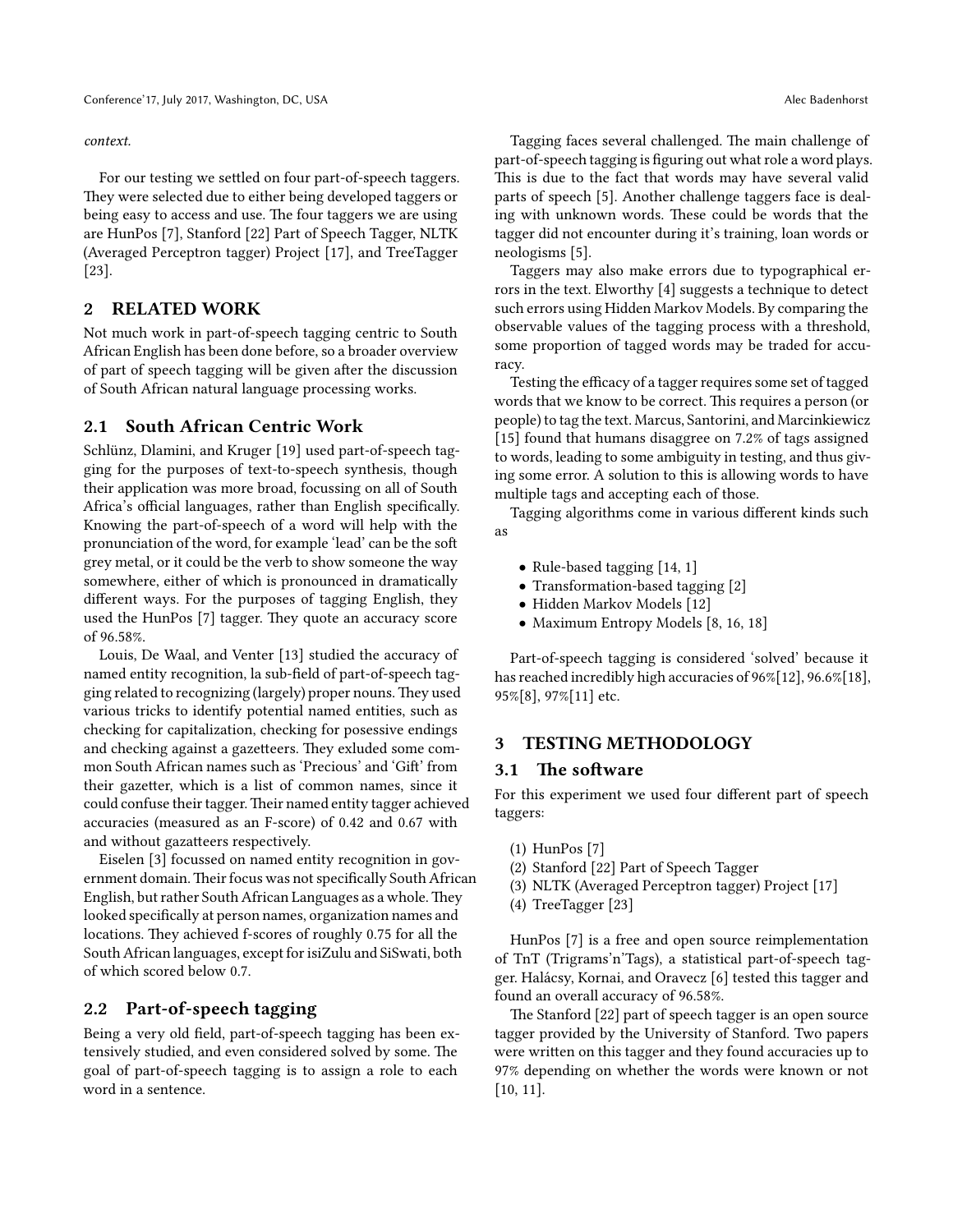Part of Speech tagger efficacy on South African English Conference'17, July 2017, Washington, DC, USA

The TreeTagger[[23\]](#page-6-0) is a tagger developed by Helmut Schmid for the Institute for Computational Linguistics of the University of Stuttgart. They wrote two papers on the tagger and have achieved accuracy of up to 96% [\[20](#page-5-0), [21](#page-5-0)].

The NLTK averaged perceptron tagger [\[17](#page-5-0)] is an implementation of a tagger based on the averages perceptron machine learning algorithm in the NLTK library.

All four taggers used the PENN Treebank tagset for easy comparison, and a simpler testing script.

All the data used in testing was from a corpus on South African English provided by a colleague, Umar Khan [\[9\]](#page-5-0). Of the data provided, three news outlets, and several blogs were used for testing. In total 34 articles/blogs were used to this experiment.

#### **3.2 The methodology**

Testing the accuracy of the tagger happened in stages. First the data from the corpus needed to be extracted into a usable format, in this case plain text.

The extracted data was then tagged by each of the four taggers.

The tagged data was then manually checked by us, and compared to each other for as much consistency as possible between the different taggers. In the cases where plasuible ambiguity was found, the tag was left as the repective tagger had tagged it. This was done for each tagger as some taggers would leave out some symbols and others would split words (such as possesive ending) onto a new line.

The checked data and the unchanged tagged data was then compared with each other.

We assume that the checked data is 100% with an error of roughly 7% based on [\[15\]](#page-5-0). That is to say that if we assume that 100% is as good as it gets, then a human tagger would be between 93% accurate and 100% accurate. This difference is our error estimation when calculating our error for the recall, where it is assumed that the article is taggers 100% correctly.

We then proceed to calculate an F-score for the accuracy of a specific article. We calculate a *precision score* using the number of words that the tagger correctly identified divided by the number of words identified (this mean leaving out words tagged as unknown or foreign word).

$$
p = \frac{correct}{identified_{total}} \tag{1}
$$

A *recall* score is then calculated as the number of words correctly identified divided by the total number of words in the article.

$$
r = \frac{identified_{correct}}{words_{total}}
$$
 (2)

These two values are then combined into a harmonic mean to get the F-score.

$$
f = \frac{2}{\frac{1}{r} + \frac{1}{p}}\tag{3}
$$

Because we are dealing with a function of the form

$$
f = c_1 A + c_1 B \tag{4}
$$

our error calculation is as follows:

$$
\sigma_f^2 = c_1^2 \sigma_A^2 + c_2^2 \sigma_B^2 \tag{5}
$$

In our case,  $c_1 = c_2 = 1$ , and A and B are the f-scores for particular sub-corpora. Since the error on each article is the same 7%, our error for each score will be the same.

We now aggregate the scores of each tagger over all the articles it tagged to gain an idea of the overall accuracy of the tagger. This is again done using a harmonic mean.

$$
f_{aggregate} = \sum_{i=1}^{j} \frac{1}{f_i}
$$
 (6)

$$
f_{mean} = \frac{n_{total}}{f_{aggregate}} \tag{7}
$$

Where  $j$  is the number of articles tagged, and  $n_{total}$  is the total number of words tagged by the tagger.

These scores are then compared to the accuracies mentioned by papers that tested the accuracies of these taggers, with a preference for the papers that were solely focussed on the single tagger in question.

#### **4 RESULTS**

Because individual results would be too verbose, results were compressed into their own sub-corpora, with over all accuracies over specific outlets, or the blogs. Interesting outliers will be highlighted.

The news outlets used for testing are *The Daily Voice*, *The Mail and Guardian*, abbreviated as **M&G**, *The South African Blue Sky Publications*, abbreviated as *Blue Sky*, and *news24*. The *Blogs* category is an assortment of various blogs written about South Africa by South Africans.

The Daily Voice is a Western Cape news outlet that uses more colloquial expressions in their writing compared to the other news outlets, which do national news.

|                    | <b>Stanford</b> | <b>HunPos</b> | <b>NLTK</b> | <b>Tree</b> |
|--------------------|-----------------|---------------|-------------|-------------|
| <b>Daily Voice</b> | 0.950           | 0.956         | 0.959       | 0.942       |
| M&G                | 0.964           | 0.967         | 0.967       | 0.968       |
| <b>Blue Sky</b>    | 0.95            | 0.957         | 0.952       | 0.960       |
| news24             | 0.968           | 0.968         | 0.97        | 0.974       |
| <b>Blogs</b>       | 0.962           | 0.938         | 0.934       | 0.957       |
| Aggregate          | 0.949           | 0.955         | 0.953       | 0.96        |

Since we have the same error for every score calculated, we need only calculate the error score once: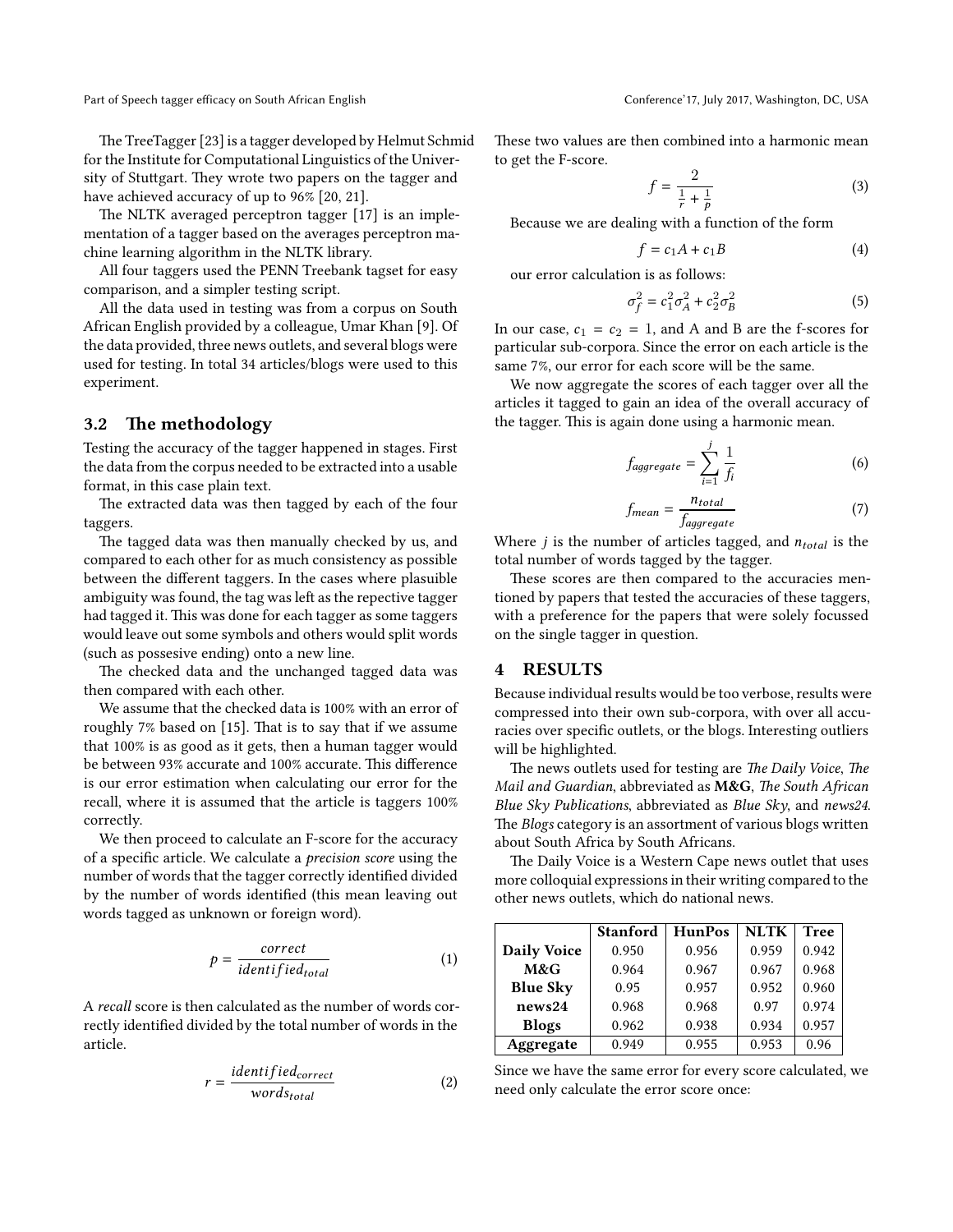$$
\sigma_f = 0.163\tag{8}
$$

#### **5 DISCUSSION**

All results were obtained using python scripts that automatically iterate over several tagged articles and comparing the tag that the tagger asigned with what the tagger should have tagged the word as.

This leaves room for errors as human taggers are not infallible. Room for ambiguity is also left over as some words may be multiple valid tags in any given context, so different taggers may tag the same word differently in the exact same context. An example of this is the word 'to'. The PENN Treebank Tagset has a dedicated tag for it, *TO*, however the taggers would sometimes tag it as *IN*, a preposition or subordinating conjuction, which in some cases is also correct. In such instances, the tag was left unchanged.

Another hurdle the taggers faced were punctuation marks, most notably part of contractions and posessive markers such as ''s'. Neither the Stanford tagger, nor the HunPos tagger correctly identified and posessive markers, and mostly got contractions right per chance. This may very well be due to the formatting of the data, as the data was cleaned of any special characters, to contain only ANSI characters. NLTK managed to correctly identify few part of speech tags.

Additionally, the Stanford tagger, albeit the best at identifying foreign words in general, nearly always tagged the first word of a sentence as a proper noun, and once it got confused, it stayed confused for a few words before correcting itself. This means that a single foregin word tag may leave the rest of the sentence tagged as forgeign words, even if only one word in the sentence was actually a loan word.

The formatting of the data itself, as already mentioned is one of the factors for the efficacy of these the taggers. Sometimes words would not split correctly, or due to the format of the data, special characters were left out, causing confusion in the taggers.

Across all taggers, a couple of instances where words were not split correctly was noted, and the taggers very rarely reported forgein words. In the cases where foreign words were tagged, they were usually tagged correctly.

The Treetagger has an extra column of output when tagging, which puts the base form word next to the tag. Here, if the word wasn't identified, '<unknown>' was displayed next to it. The words tagged as unknown wasn't specifically loan words, but seemed to be rather inconsistent, as it would be unable to identify words like 'especially' at times. This allows us to get two different values from the Treetagger, one where we count all instances of unknown words as foreign, and another where we only treat unknown and incorrectly tagged words as foreign. The data table in Results section is

when all unknown words are considered to be forgein. If we do not consider all unknown words to be foreign, the accuracy of the tagger becomes astounding:

|                 | Tree |  |
|-----------------|------|--|
| Dail Voice      | 0.96 |  |
| M&G             | 0.98 |  |
| <b>Blue Sky</b> | 0.98 |  |
| news24          | 0.98 |  |
| <b>Blogs</b>    | 0.97 |  |
| ggregate        | 0.96 |  |

The most interesting set of data that was tagged is the blogs, as we have some special outliers in this section. Because they are blogs, we see much less formal writing, and the accuracy of the taggers reflect this.

A blog written about South African slang was among the lowest scores recorder for each of the taggers, even when loan words were used in some of the other blogs and news articles. The blog in question got the following scores:

| Stanford   HunPos   NLTK   Tree |       |       |        |
|---------------------------------|-------|-------|--------|
| 0.875                           | 0.925 | 0.922 | 10.925 |

A reason for this may be because the words are introduced in isolation without any additional context.

Similarly, when social media language was being used, such as Twitter's handles, or hashtags, the taggers became unable to correctly identify the part of speech to which these entities belonged.

#### **6 CONCLUSIONS**

We have successfully tested the four different taggers against various contexts of South African English.

Firstly we found that our taggers managed to be as accurate tagging South African English as they are tagging other English variants, depending on the context and formality of the register used, as when we compare our scores to the scores seen in [\[6](#page-5-0), [10](#page-5-0), [11](#page-5-0), [20,](#page-5-0) [21\]](#page-5-0), we see that HunPos did reach 96% in some contexts, and the Stanford tagger also managed to reach 97% accuracy. The Treetagger performed as well as expected, reaching its claimed accuracy of up to 97%. Although we found that the taggers do reach these accuracies in certain domains, their overall performance fell short of the values quoted in the mentioned papers. Even if we are talking of 1-2%, when we are reaching accuracies of 97%, that 1-2% means a lot. If we were to tag an article of tens of thousands of words, having 1-2% fewer correctly tagged words could mean we have 100's of words tagged incorrectly. Even though the taggers fell short, they still beat out our expectations when it came to tagging South African English.

Secondly, we can clearly see a marked improvement in efficacy when the domain and register of the text being tags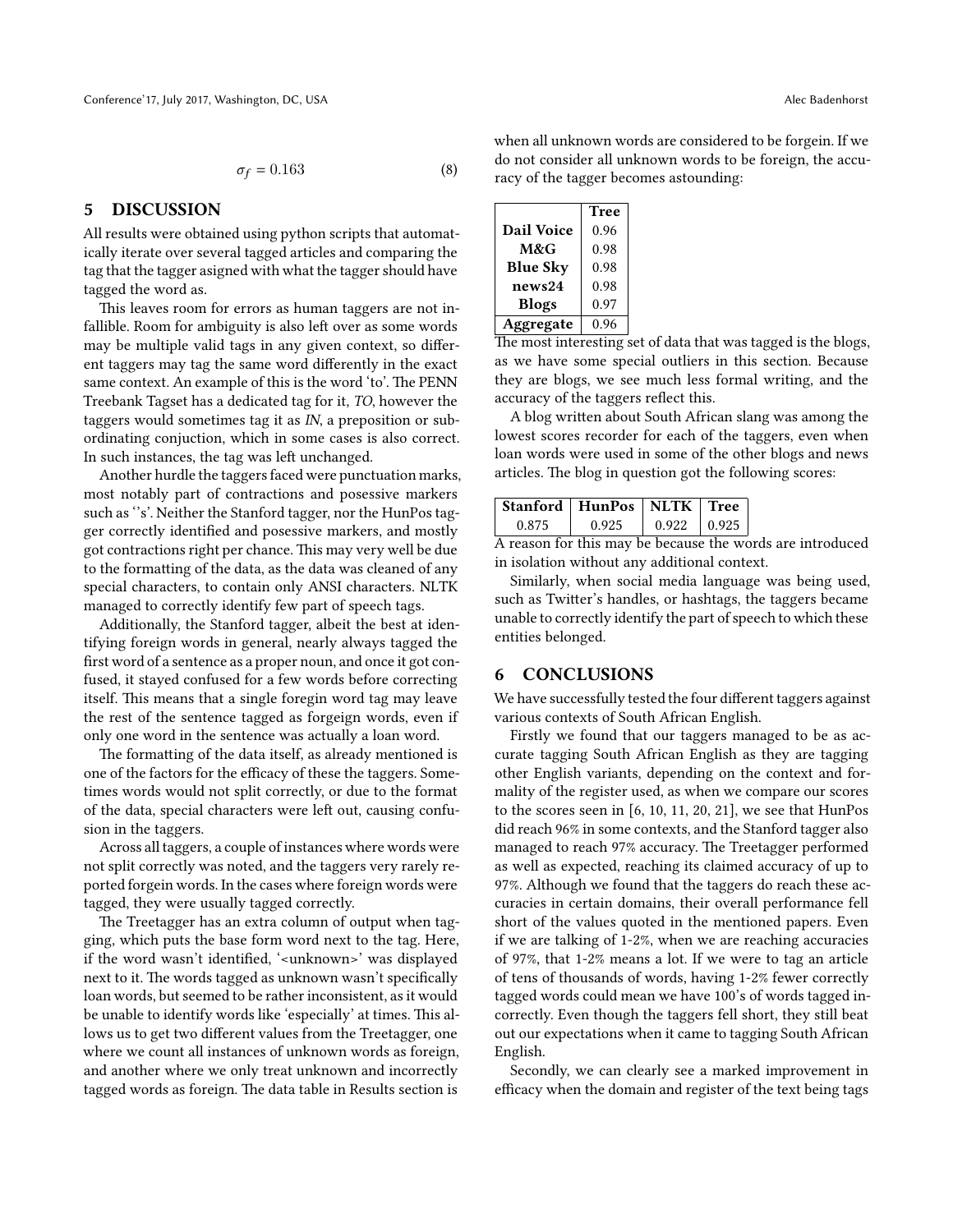<span id="page-5-0"></span>Part of Speech tagger efficacy on South African English Conference'17, July 2017, Washington, DC, USA

shifts. The Mail and Guardian, and news24 both write very formally, and our data reflects that these outlets' pieces are tagged more accurately than other outlets' such as the Daily Voice or blog posts. This is as we expected it to be.

Finally, three of our taggers use context to determine the tags of the words; the Stanford tagger uses a cyclic dependancy network [11], and both HunPos and the Treetagger are based on hidden markov models [21, 6]. The final tagger, NLTK, uses perceptron nodes, a machine learning technique to tag words. This does not include the ability to recognize context, yet it pdid not perform significantly worse than any of the other taggers.

#### **7 FUTURE WORK**

Certainly the domain of testing can be widened given less of a time constraint. This would provide more data and more context as to what eactly it is that the taggers fail at (if truly anything at all) when it comes to tagging South African English.

Additionally, even though existing taggers are practically as good as can get (based on our relatively small sample size) when it comes to tagging South African English, research into creating a tagger specifically for South African English may not go amiss.

#### **REFERENCES**

- [1] Eric Brill. "A simple rule-based part of speech tagger". In: *Proceedings of the third conference on Applied natural language processing*. Association for Computational Linguistics. 1992, pp. 152–155.
- [2] Eric Brill. "Transformation-based error-driven learning and natural language processing: A case study in part-of-speech tagging". In: *Computational linguistics* 21.4 (1995), pp. 543–565.
- [3] Roald Eiselen. "Government Domain Named Entity Recognition for South African Languages". In: *Proceedings of the Tenth International Conference on Language Resources and Evaluation (LREC'16)*. 2016, pp. 3344– 3348.
- [4] David Elworthy. "Automatic Error Detection in Part of Speech Tagging". eng. In: *arXiv.org* (1994). uRl: [http:](http://search.proquest.com/docview/2090484627/) [//search.proquest.com/docview/2090484627/.](http://search.proquest.com/docview/2090484627/)
- [5] Tunga Güngör. *Part-of-Speech Tagging.* 2010.
- [6] Péter Halácsy, András Kornai, and Csaba Oravecz. "HunPosan open source trigram tagger". In: (2007).
- [7] HunPos. *HunPos*. uRl: [https : / / code . google . com /](https://code.google.com/archive/p/hunpos/) [archive/p/hunpos/](https://code.google.com/archive/p/hunpos/) (visited on 05/10/2020).
- [8] Tao Jianchao. "An English Part of Speech Tagging Method Based on Maximum Entropy". eng. In: *2015 International Conference on Intelligent Transportation,*

*Big Data and Smart City*. IEEE, 2015, pp. 76–80. isbn: 9781509004645.

- [9] Badenhorst Alec Khan M. Umar. "Project Proposal: Building a South African English corpus and Assessing Part of Speech tagging accuracy." In: (2020).
- [10] Christopher D Manning Kristina Toutanova. "Enriching the Knowledge Sources Used in a Maximum Entropy Part-of-Speech Tagger". In: *Proceedings of the Joint SIGDAT Conference on Empirical Methods in Natural Language Processing and Very Large Corpora (EMNLP/VLC-2000)*. 2000, pp. 63–70.
- [11] et. al. Kristina Toutanova Dan Klein. "Feature-Rich Part-of-Speech Tagging with a Cyclic Dependency Network". In: *Proceedings of HLT-NAACL 2003*. 2003, pp. 252– 259.
- [12] Julian Kupiec. "Robust part-of-speech tagging using a hidden Markov model". In: *Computer speech & language* 6.3 (1992), pp. 225–242.
- [13] Anita Louis, Alta De Waal, and Cobus Venter. "Named entity recognition in a South African context". In: *Proceedings of the 2006 annual research conference of the South African institute of computer scientists and information technologists on IT research in developing countries*. 2006, pp. 170–179.
- [14] Christopher D Manning, Christopher D Manning, and Hinrich Schütze. *Foundations of statistical natural language processing*. MIT press, 1999.
- [15] Mitchell Marcus, Beatrice Santorini, and Mary Ann Marcinkiewicz. "Building a large annotated corpus of English: The Penn Treebank". In: (1993).
- [16] Slav Petrov, Dipanjan Das, and Ryan McDonald. "A universal part-of-speech tagset". In: *arXiv preprint arXiv:1104.2086* (2011).
- [17] NLTK Project. *NLTK*. uRL: https://www.nltk.org/ (visited on 05/10/2020).
- [18] Adwait Ratnaparkhi. "A maximum entropy model for part-of-speech tagging". In: *Conference on Empirical Methods in Natural Language Processing*. 1996.
- [19] Georg I Schlünz, Nkosikhona Dlamini, and Rynhardt P Kruger. "Part-of-speech tagging and chunking in text-to-speech synthesis for South African languages". In: (2016).
- [20] Helmut Schmid. "Improvements in Part-of-Speech Tagging with an Application to German". In: *Proceedings of the ACL SIGDAT-Workshop. Dublin, Ireland.* 1995.
- [21] Helmut Schmid. "Probabilistic Part-of-Speech Tagging Using Decision Trees". In: *Proceedings of International Conference on New Methods in Language Processing, Manchester, UK.* 1994.
- [22] Stanford. *Standford Log-linear Part-of-speech Tagger*. uRl: <https://nlp.stanford.edu/software/tagger.shtml> (visited on 05/11/2020).